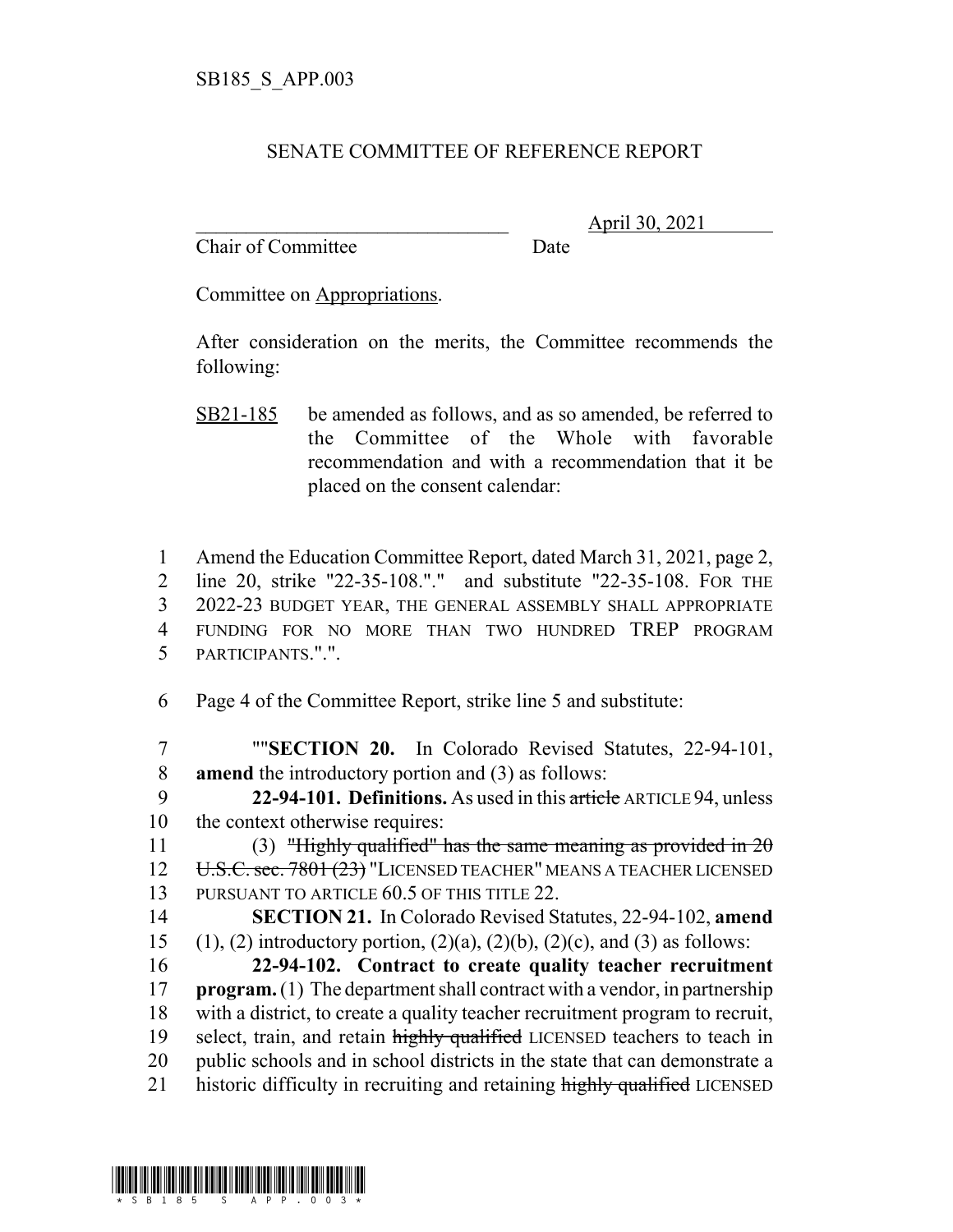1 teachers. In contracting with a vendor in partnership with a district, the 2 department shall ensure that the vendor will place highly qualified 3 LICENSED teachers in the district by the beginning of the 2014-15 school 4 year.

 (2) In awarding a contract pursuant to subsection (1) of this section, the department shall take into consideration the number of 7 districts in which the vendor will place highly qualified LICENSED 8 teachers, the number of highly qualified LICENSED teachers that the vendor will place, and the potential number of children who will be 10 taught by the highly qualified LICENSED teachers. The department shall ensure that it awards the contract to one or more vendors that satisfy the following criteria:

13 (a) The vendor commits to working with one or more school 14 districts in the state for at least two years to recruit and place highly 15 qualified LICENSED teachers;

 (b) The vendor has a documented history of recruiting, training, 17 and retaining highly qualified LICENSED teachers in areas of Colorado or other states that have had historic difficulty in recruiting and retaining 19 highly qualified teachers; LICENSED TEACHERS, INCLUDING AREAS WITH EDUCATOR SHORTAGES CAUSED BY GEOGRAPHICAL LOCATIONS OR CONTENT AREAS;

22 (c) The vendor commits to placing only teachers who are deemed 23 highly qualified LICENSED;

24 (3) The vendor with which the department contracts to operate a 25 program pursuant to this article ARTICLE 94 shall use any moneys MONEY 26 paid to the vendor in connection with the contract to recruit, train, and 27 place highly qualified LICENSED teachers to teach in public schools or 28 school districts in Colorado that have had historic difficulty in recruiting 29 and retaining highly qualified LICENSED teachers. The vendor shall 30 provide the necessary administrative services to operate the program and 31 shall not use any state moneys MONEY for these purposes.

32 **SECTION 22.** In Colorado Revised Statutes, 23-3.9-102, **add**".

33 Amend printed bill, page 17, strike lines 14 through 22 and substitute:

34 "(a) THE NUMBER OF INDIVIDUALS REACHED THROUGH PROGRAM 35 COMMUNICATIONS;

- 36 (b) THE TOTAL NUMBER OF APPLICANTS;
- 37 (c) THE TOTAL NUMBER OF QUALIFIED PROGRAM PARTICIPANTS;
- 38 (d) THE TOTAL AMOUNT OF FINANCIAL ASSISTANCE DISTRIBUTED;
- 39 (e) THE NUMBER OF EDUCATOR LICENSURE CERTIFICATES

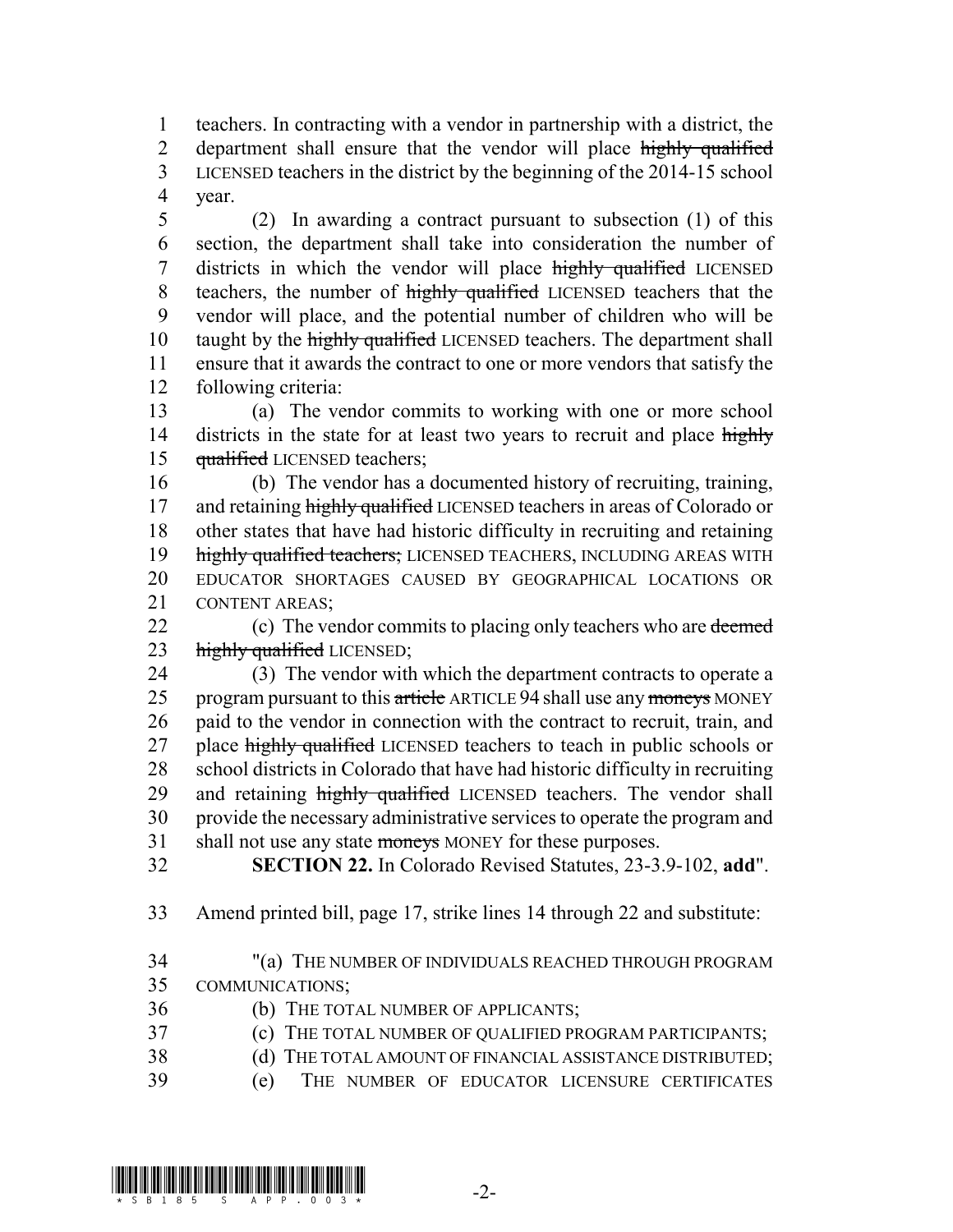AWARDED THROUGH THE PROGRAM CREATED IN SECTION 22-60.3-202;

 (f) THE COMPLETION RATE FOR PARTICIPATING EDUCATOR PREPARATION PROGRAMS;

 (g) A SUMMARY OF DATA COLLECTED FROM THE QUALIFIED PROGRAM PARTICIPANTS AND EMPLOYING LOCAL EDUCATION PROVIDERS CONCERNING THE EFFECTIVENESS OF THE PROGRAM; AND

 (h) RECOMMENDATIONS, IF ANY, FOR LEGISLATIVE OR REGULATORY CHANGES TO FACILITATE THE EFFECTIVE IMPLEMENTATION OF THE PROGRAM.".

Page 26 of the bill, after line 16 insert:

 "**SECTION 23. Appropriation.** (1) For the 2021-22 state fiscal year, \$9,132,856 is appropriated to the department of education. This appropriation is from the general fund To implement this act, the department may use this appropriation as follows:

 (a) \$1,087,310 for educator effectiveness unit administration, which amount is based on an assumption that the department will require an additional 3.8 FTE;

 (b) \$45,546 for the teacher recruitment and preparation program, which amount is based on an assumption that the department will require 20 an additional 0.5 FTE;

 (c) \$5,000,000 for financial assistance provided through the educator recruitment and retention program; and

(d) \$3,000,000 for the quality teacher recruitment program.

 (2) For the 2021-22 state fiscal year, \$64,023 is appropriated to the department of higher education. This appropriation is from the general fund and is based on an assumption that the department will require an 27 additional 1.0 FTE. To implement this act, the department may use this appropriation for administration related to the Colorado commission on higher education and higher education special purpose programs.

 (3) For the 2021-22 state fiscal year, \$2,500,000 is appropriated to the educator loan forgiveness fund created in section 23-3.9-102 (1)(b), C.R.S. This appropriation is from the general fund. The department of higher education is responsible for the accounting related to this appropriation.

 (4) For the 2021-22 state fiscal year, \$398,963 is appropriated to the department of higher education. This appropriation is from the general fund and is based on the assumption that the department will require an additional 0.5 FTE. To implement this act, the department may use this appropriation for educator loan forgiveness program administration. This